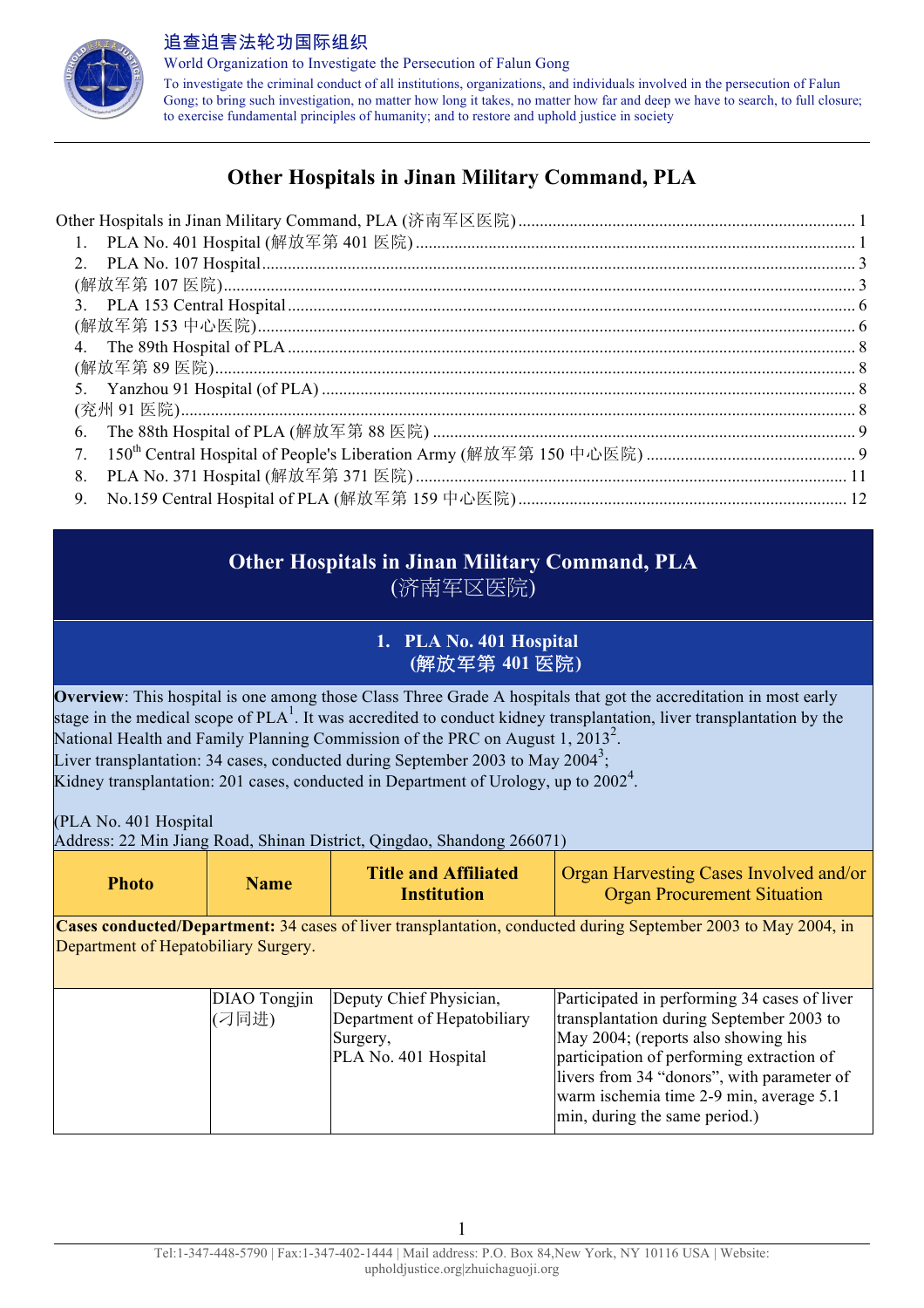

World Organization to Investigate the Persecution of Falun Gong

| ZHANG Hua<br>(张华)<br><b>YUAN</b>  | Deputy Chief Physician,<br>Department of Hepatobiliary<br>Surgery,<br>PLA No. 401 Hospital<br>Deputy Chief Physician, | Participated in performing 34 cases of liver<br>transplantation during September 2003 to<br>May 2004; (reports also showing his<br>participation of performing extraction of<br>livers from 34 "donors", with parameter of<br>warm ischemia time 2-9 min, average 5.1<br>min, during the same period.)<br>Participated in performing 34 cases of liver |
|-----------------------------------|-----------------------------------------------------------------------------------------------------------------------|--------------------------------------------------------------------------------------------------------------------------------------------------------------------------------------------------------------------------------------------------------------------------------------------------------------------------------------------------------|
| Weisheng<br>(袁伟升)                 | Department of Hepatobiliary<br>Surgery,<br>PLA No. 401 Hospital                                                       | transplantation during September 2003 to<br>May 2004; (reports also showing his<br>participation of performing extraction of<br>livers from 34 "donors", with parameter of<br>warm ischemia time 2-9 min, average 5.1<br>min, during the same period.)                                                                                                 |
| LIU Peng<br>(刘鹏)                  | Department of Hepatobiliary<br>Surgery,<br>PLA No. 401 Hospital                                                       | Participated in performing 34 cases of liver<br>transplantation during September 2003 to<br>May 2004; (reports also showing his<br>participation of performing extraction of<br>livers from 34 "donors", with parameter of<br>warm ischemia time 2-9 min, average 5.1<br>min, during the same period.)                                                 |
| <b>GONG Lin</b><br>(宫林)           | Department of Hepatobiliary<br>Surgery,<br>PLA No. 401 Hospital                                                       | Participated in performing 34 cases of liver<br>transplantation during September 2003 to<br>May 2004; (reports also showing his<br>participation of performing extraction of<br>livers from 34 "donors", with parameter of<br>warm ischemia time 2-9 min, average 5.1<br>min, during the same period.)                                                 |
| (郑秀海)                             | ZHENG Xiuhai Department of Hepatobiliary<br>Surgery,<br>PLA No. 401 Hospital                                          | Participated in performing 34 cases of liver<br>transplantation during September 2003 to<br>May 2004; (reports also showing his<br>participation of performing extraction of<br>livers from 34 "donors", with parameter of<br>warm ischemia time 2-9 min, average 5.1<br>min, during the same period.)                                                 |
|                                   |                                                                                                                       | Cases conducted/Department: 201 cases of kidney transplantation, conducted up to 2002, in Department of Urology.                                                                                                                                                                                                                                       |
| <b>CHEN</b><br>Jianzhong<br>(陈建中) | Deputy Chief Physician,<br>Department of Urology,<br>PLA No. 401 Hospital                                             | Participated in performing 201 cases of<br>kidney transplantation up to 2002.                                                                                                                                                                                                                                                                          |
| LI Jingqin<br>(李景勤)               | Deputy Chief Physician,<br>Department of Urology,<br>PLA No. 401 Hospital                                             | Participated in performing 201 cases of<br>kidney transplantation up to 2002.                                                                                                                                                                                                                                                                          |
| PEI Jiyun<br>(裴继云)                | Chief Physician,<br>Department of Urology,<br>PLA No. 401 Hospital                                                    | Participated in performing 201 cases of<br>kidney transplantation up to 2002.                                                                                                                                                                                                                                                                          |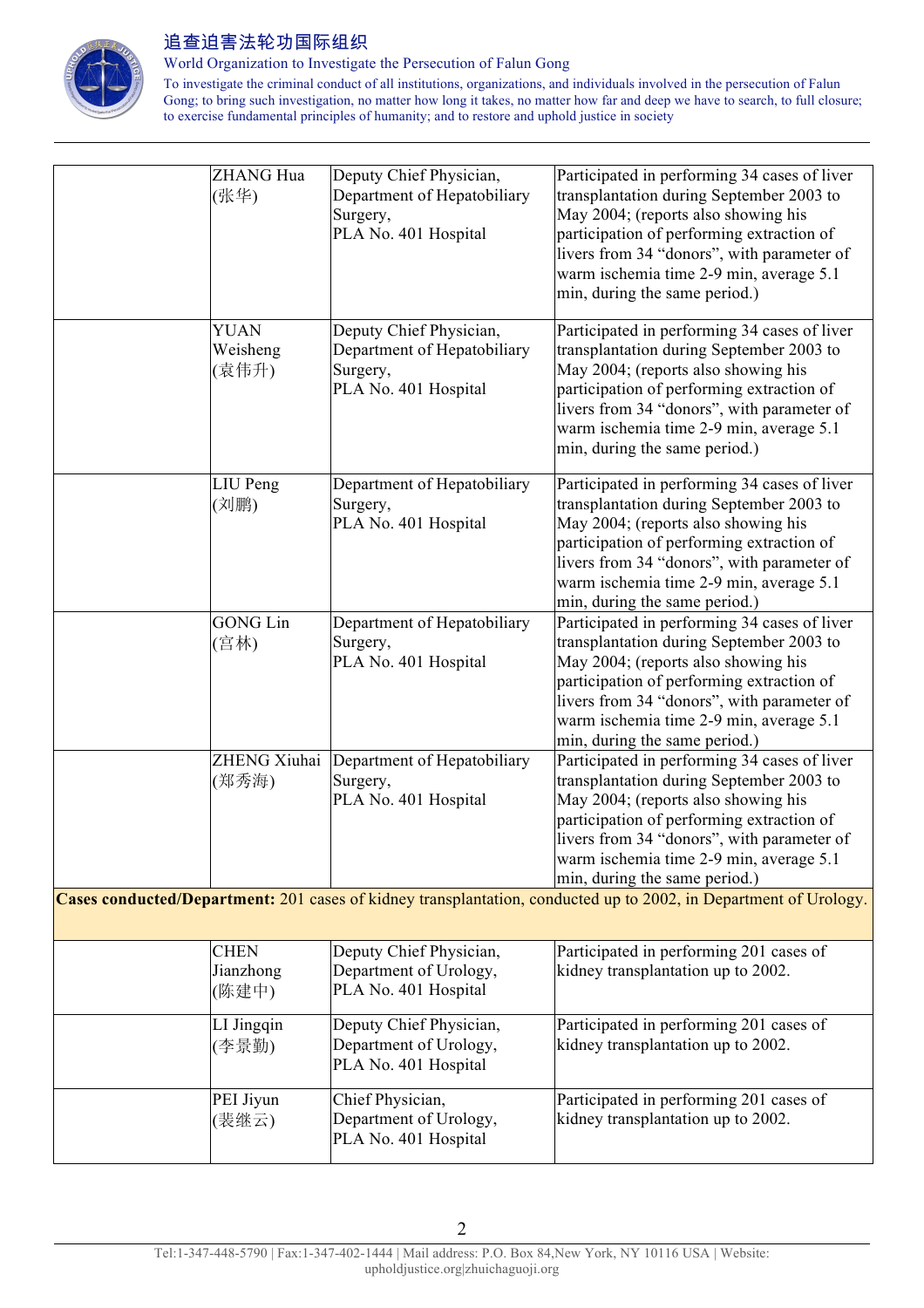

World Organization to Investigate the Persecution of Falun Gong

To investigate the criminal conduct of all institutions, organizations, and individuals involved in the persecution of Falun Gong; to bring such investigation, no matter how long it takes, no matter how far and deep we have to search, to full closure; to exercise fundamental principles of humanity; and to restore and uphold justice in society

| ZHOU Dahai<br>(周大海)          | Attending Physician,<br>Department of Urology,<br>PLA No. 401 Hospital                  | Participated in performing 18 cases of kidney<br>transplantation during January 2001 to<br>December 2010.    |
|------------------------------|-----------------------------------------------------------------------------------------|--------------------------------------------------------------------------------------------------------------|
| WEI Yong<br>(魏永)             | Attending Physician,<br>Department of Urology,<br>PLA No. 401 Hospital                  | Participated in performing 18 cases of kidney<br>transplantation during January 2001 to<br>December 2010.    |
| XUE Yifeng<br>(薛义峰)          | Department of Urology,<br>PLA No. 401 Hospital                                          | Participated ever in performing kidney<br>transplantation (the number of cases, to be<br>investigated).      |
| (张金平)                        | ZHANG Jinping Deputy Chief Physician,<br>Department of Urology,<br>PLA No. 401 Hospital | Participated in performing 201 cases of<br>kidney transplantation up to 2002.                                |
| MA Qun<br>(马群)               | Attending Physician,<br>Department of Urology,<br>PLA No. 401 Hospital                  | Participated in performing 201 cases of<br>kidney transplantation up to 2002.                                |
| <b>ZHANG Falin</b><br>(孙发林)  | Attending Physician,<br>PLA No. 401 Hospital                                            | Participated in performing 201 cases of<br>Center of Nephrology Diseases, kidney transplantation up to 2002. |
| <b>DENG Jun</b><br>(邓军)      | Department of Urology,<br>PLA No. 401 Hospital                                          | Participated in performing 201 cases of<br>kidney transplantation up to 2002.                                |
| LIU Yi<br>(刘毅)               | Department of Urology,<br>PLA No. 401 Hospital                                          | Participated in performing 201 cases of<br>kidney transplantation up to 2002.                                |
| <b>SUN Shoufeng</b><br>(孙守峰) | Department of Urology,<br>PLA No. 401 Hospital                                          | Participated in performing 201 cases of<br>kidney transplantation up to 2002.                                |

#### Back to Contents

## **2. PLA No. 107 Hospital (**解放军第 **107** 医院**)**

**Overview**: This is a "Class Three Grade A" hospital<sup>5</sup>, which was accredited to conduct kidney transplantation by the National Health and Family Planning Commission of the PRC on August 1, 2013<sup>6</sup>. The hospital set up a Department of Hepatobiliary Surgery led by Ming Qu, Tianjun Jiang, Yingdong Du, and others physicians<sup>7</sup>, then it had a Center of Hepatobiliary Surgery as a result of partnership between the base site of Shandong province belonged to Institute of Organ Tansplant of PLA, The Second Military Medical University, and Medical Center of Jinan Military Command, PLA, with the service of liver, kidney, and pancreas transplantation, etc. provided<sup>8</sup>.

Liver transplantation: 168 cases have been conducted during January 2003 to October 2010<sup>9</sup>;

Combined transplantations: 2 cases of combined liver-kidney transplantations have been carried out with aid from physicians in Renji Hospital, Shanghai Jiao Tong University School of Medicine<sup>10</sup>.

(PLA No. 107 Hospital

Address: 7 Zhichu South Road, Zhifu District, Yantai, Shandong 264002)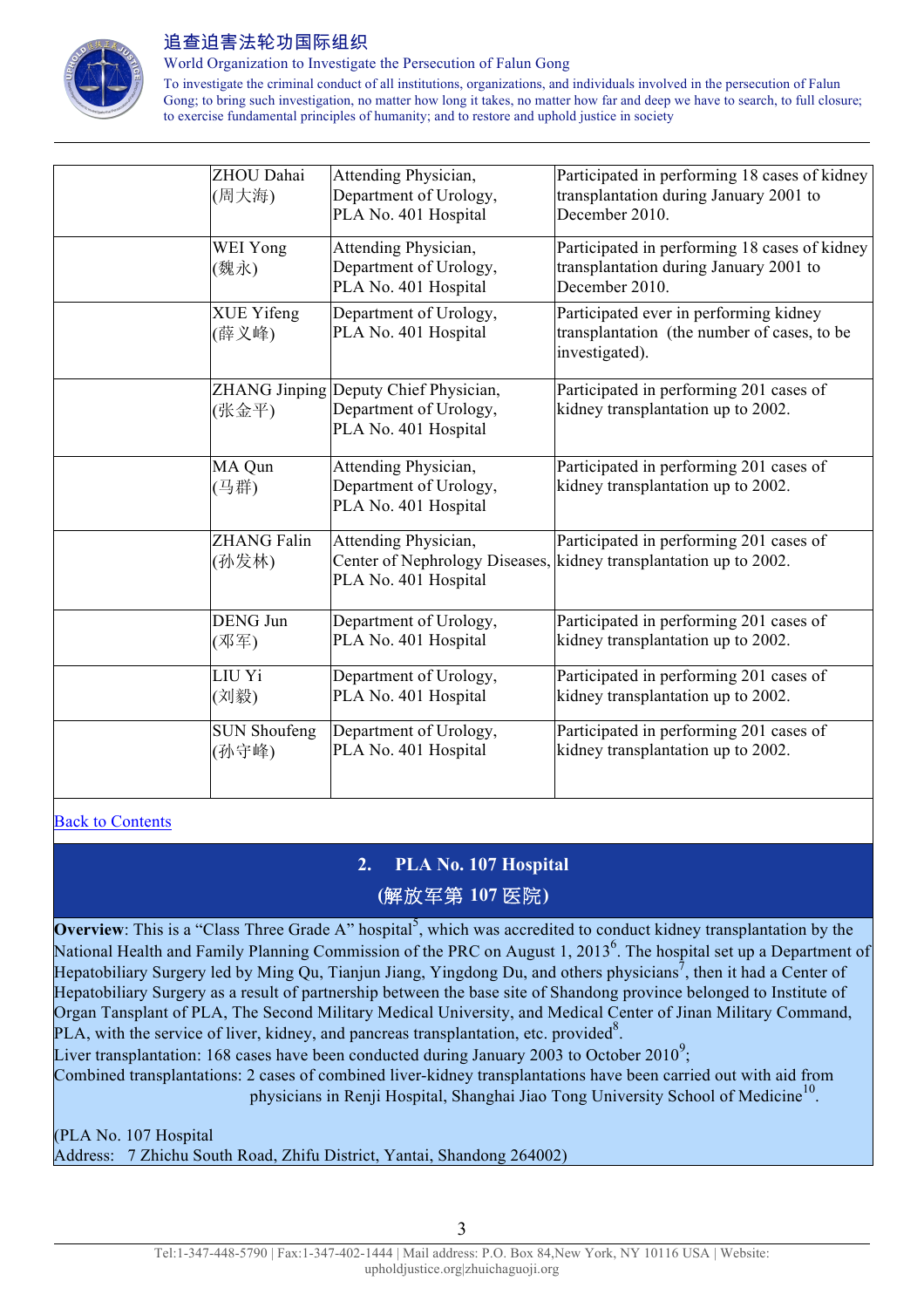

World Organization to Investigate the Persecution of Falun Gong

| <b>Photo</b>                                                                                                                                                                                                                         | <b>Name</b>                       | <b>Title and Affiliated</b><br><b>Institution</b>                                                                   | Organ Harvesting Cases Involved and/or<br><b>Organ Procurement Situation</b>                                                                                                                                                                |  |
|--------------------------------------------------------------------------------------------------------------------------------------------------------------------------------------------------------------------------------------|-----------------------------------|---------------------------------------------------------------------------------------------------------------------|---------------------------------------------------------------------------------------------------------------------------------------------------------------------------------------------------------------------------------------------|--|
| Cases conducted/Department: 168 cases of liver transplantation, conducted during January 2003 to October 2010, in<br>Department of Hepatobiliary Surgery; 2 cases of combined liver-kidney transplantations, carried out up to 2010. |                                   |                                                                                                                     |                                                                                                                                                                                                                                             |  |
|                                                                                                                                                                                                                                      | QU Ming<br>(曲明)                   | Director,<br>Organ Transplant Center,<br>Department of Hepatobiliary<br>and Kidney Surgery,<br>PLA No. 107 Hospital | Participated in performing 168 cases of liver<br>transplantation, with all "donors" having no<br>history of malignant tumor, and negative test<br>results for AIDS, syphilis, or hepatitis C<br>virus, during January 2003 to October 2010. |  |
|                                                                                                                                                                                                                                      | <b>WANG Ying</b><br>(王营)          | Department of Hepatobiliary<br>Surgery,<br>PLA No. 107 Hospital                                                     | Participated in performing 168 cases of liver<br>transplantation, with all "donors" having no<br>history of malignant tumor, and negative test<br>results for AIDS, syphilis, or hepatitis C<br>virus, during January 2003 to October 2010. |  |
|                                                                                                                                                                                                                                      | DU Yingdong<br>(杜英东)              | Department of Hepatobiliary<br>Surgery,<br>PLA No. 107 Hospital                                                     | Participated in performing 168 cases of liver<br>transplantation, with all "donors" having no<br>history of malignant tumor, and negative test<br>results for AIDS, syphilis, or hepatitis C<br>virus, during January 2003 to October 2010. |  |
|                                                                                                                                                                                                                                      | <b>YIN Huisheng</b><br>(尹惠生)      | Department of Hepatobiliary<br>Surgery,<br>PLA No. 107 Hospital                                                     | Participated in performing 168 cases of liver<br>transplantation, with all "donors" having no<br>history of malignant tumor, and negative test<br>results for AIDS, syphilis, or hepatitis C<br>virus, during January 2003 to October 2010. |  |
|                                                                                                                                                                                                                                      | <b>SHI</b> Yanfen<br>(史彦芬)        | Department of Hepatobiliary<br>Surgery,<br>PLA No. 107 Hospital                                                     | Participated in performing 168 cases of liver<br>transplantation, with all "donors" having no<br>history of malignant tumor, and negative test<br>results for AIDS, syphilis, or hepatitis C<br>virus, during January 2003 to October 2010. |  |
|                                                                                                                                                                                                                                      | LIU Yanjun<br>(刘延军)               | Department of Hepatobiliary<br>Surgery,<br>PLA No. 107 Hospital                                                     | Participated in performing 168 cases of liver<br>transplantation, with all "donors" having no<br>history of malignant tumor, and negative test<br>results for AIDS, syphilis, or hepatitis C<br>virus, during January 2003 to October 2010. |  |
|                                                                                                                                                                                                                                      | <b>ZHANG</b><br>Chengjun<br>(张成钧) | Department of Hepatobiliary<br>Surgery,<br>PLA No. 107 Hospital                                                     | Participated in performing 168 cases of liver<br>transplantation, with all "donors" having no<br>history of malignant tumor, and negative test<br>results for AIDS, syphilis, or hepatitis C<br>virus, during January 2003 to October 2010. |  |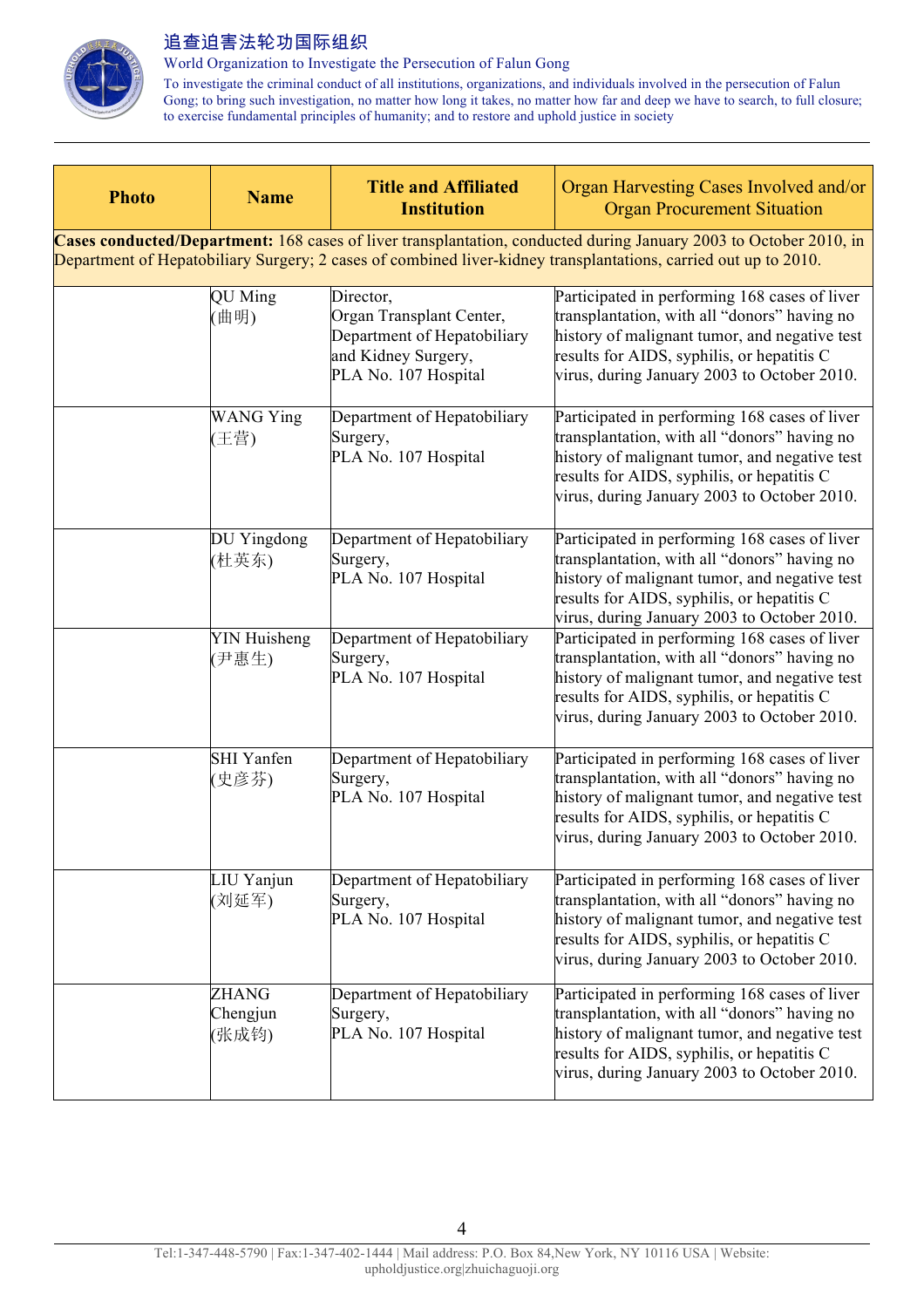

World Organization to Investigate the Persecution of Falun Gong

|                                   | ZHANG Weiguo Department of Hepatobiliary                        | Participated in performing 24 cases of liver                                                                                                                                                                                                                                      |
|-----------------------------------|-----------------------------------------------------------------|-----------------------------------------------------------------------------------------------------------------------------------------------------------------------------------------------------------------------------------------------------------------------------------|
| (张卫国)                             | Surgery,<br>PLA No. 107 Hospital                                | transplantation up to 2006;<br>Participated in performing one case of<br>combined liver-kidney transplantations up to<br>2005; also in performing combined liver-<br>kidney extractions from a "donors".                                                                          |
| JIANG Tianjun<br>(姜田军)            | Department of Hepatobiliary<br>Surgery,<br>PLA No. 107 Hospital | Participated in performing one case of liver<br>transplantation in April 2004;<br>Participated in performing one case of<br>combined liver-kidney transplantations up to<br>2005; also in performing combined liver-<br>kidney extractions from a "donors".                       |
| LI Zhixiang<br>(栗志向)              | Department of Hepatobiliary<br>Surgery,<br>PLA No. 107 Hospital | Participated in performing one case of<br>combined liver-kidney transplantations up to<br>2005; also in performing combined liver-<br>kidney extractions from a "donors";<br>Participated in performing16 cases of liver<br>transplantation during December 2003 to June<br>2005. |
| MA Xiumei<br>(马秀梅)                | Department of Hepatobiliary<br>Surgery,<br>PLA No. 107 Hospital | Participated in performing one case of liver<br>transplantation in April 2004;<br>Participated in performing one case of<br>combined liver-kidney transplantations up to<br>2005; also in performing combined liver-<br>kidney extractions from a "donors".                       |
| <b>WANG</b> Jiachen<br>(王家琛)      | Department of Hepatobiliary<br>Surgery,<br>PLA No. 107 Hospital | Participated in performing one case of<br>combined liver-kidney transplantations up to<br>2005; also in performing combined liver-<br>kidney extractions from a "donors".                                                                                                         |
| <b>JIANG</b><br>Chunxiao<br>(姜春晓) | Department of Hepatobiliary<br>Surgery,<br>PLA No. 107 Hospital | Participated in performing one case of<br>combined liver-kidney transplantations up to<br>2005; also in performing combined liver-<br>kidney extractions from a "donors".                                                                                                         |
| <b>YU</b> Jianxiu<br>(于建秀)        | Department of Hepatobiliary<br>Surgery,<br>PLA No. 107 Hospital | Participated in performing one case of<br>combined liver-kidney transplantations up to<br>2005; also in performing combined liver-<br>kidney extractions from a "donors";<br>Participated in performing16 cases of liver<br>transplantation during December 2003 to June<br>2005. |
| ZHANG Jie<br>(张杰)                 | Department of Hepatobiliary<br>Surgery,<br>PLA No. 107 Hospital | Participated in performing one case of<br>combined liver-kidney transplantations up to<br>2005; also in performing combined liver-<br>kidney extractions from a "donors".                                                                                                         |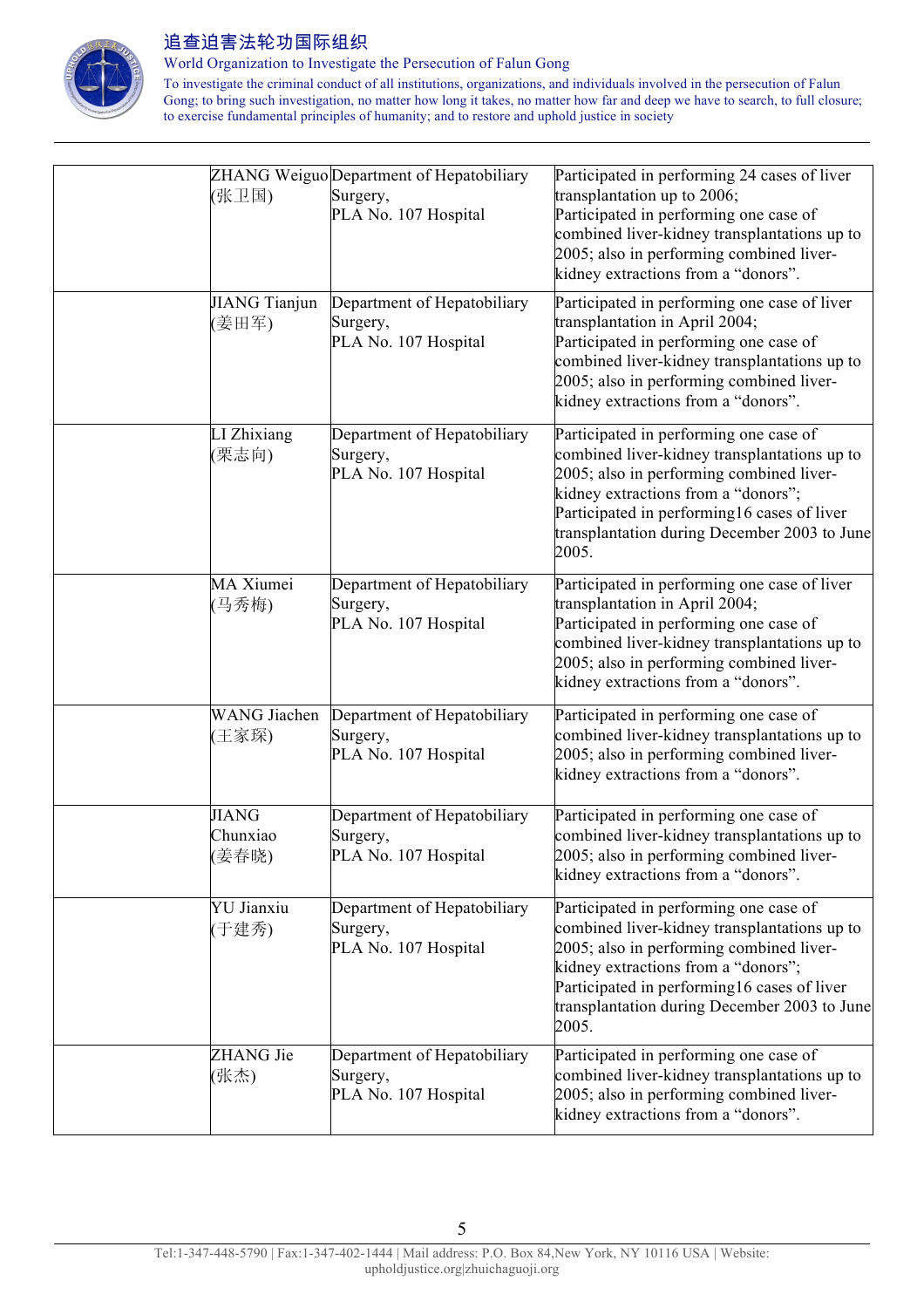

World Organization to Investigate the Persecution of Falun Gong

To investigate the criminal conduct of all institutions, organizations, and individuals involved in the persecution of Falun Gong; to bring such investigation, no matter how long it takes, no matter how far and deep we have to search, to full closure; to exercise fundamental principles of humanity; and to restore and uphold justice in society

|       | ZHANG Jiawei Department of Hepatobiliary | Participated in performing one case of       |
|-------|------------------------------------------|----------------------------------------------|
| (张家伟) | Surgery,                                 | combined liver-kidney transplantations up to |
|       | PLA No. 107 Hospital                     | 2005; also in performing combined liver-     |
|       |                                          | kidney extractions from a "donors".          |
|       |                                          |                                              |

Back to Contents

# **3. PLA 153 Central Hospital (**解放军第 **153** 中心医院**)**

**Overview**: This was set up with the combination of PLA 153 Central Hospital and a formerly called PLA No. 460 Hospital (also called the Air Force Hospital in Zhengzhou)<sup>11</sup>, also is a "Class Three Grade A" general hospital<sup>12</sup>, which was accredited to conduct kidney transplantation by the Ministry of Health of the PRC on May 23, 2007<sup>13</sup>. 1,217 cases of kidney transplantation had been conducted in this hospital from 1985 to 2005<sup>14</sup>.

(PLA 153 Central Hospital

Address: 42 You'ai Road, Zhongyuan District, Zhengzhou, Henan 450007)

| <b>Photo</b>                                                                                                                | <b>Name</b> | <b>Title and Affiliated</b><br><b>Institution</b> | <b>Organ Harvesting Cases Involved and/or</b><br><b>Organ Procurement Situation</b> |  |
|-----------------------------------------------------------------------------------------------------------------------------|-------------|---------------------------------------------------|-------------------------------------------------------------------------------------|--|
| Cases conducted/Department: 1,217 cases of kidney transplantation, conducted from 1985 to 2005 in Department of<br>Urology. |             |                                                   |                                                                                     |  |
|                                                                                                                             |             | WANG Guangce Department of Urology,               | Participated in performing 500 cases of                                             |  |
|                                                                                                                             | (王光策)       | PLA 153 Central Hospital                          | kidney transplantation up to 2002; (reports                                         |  |
|                                                                                                                             |             |                                                   | also showing his participation of performing                                        |  |

|                       |                                                                  | also showing his participation of performing<br>extractions of 400 kidneys from "donors"<br>during 1987 to 2000.)                                                                                           |
|-----------------------|------------------------------------------------------------------|-------------------------------------------------------------------------------------------------------------------------------------------------------------------------------------------------------------|
| (王建功)                 | WANG Jiangong Department of Urology,<br>PLA 153 Central Hospital | Participated in performing 500 cases of<br>kidney transplantation up to 2002; (reports<br>also showing his participation of performing<br>extractions of 400 kidneys from "donors"<br>during 1987 to 2000.) |
| (张治国)                 | ZHANG Zhiguo Department of Urology,<br>PLA 153 Central Hospital  | Participated in performing 500 cases of<br>kidney transplantation up to 2002; (reports<br>also showing his participation of performing<br>extractions of 400 kidneys from "donors"<br>during 1987 to 2000.) |
| PENG Wanling<br>(彭万岭) | Department of Urology,<br>PLA 153 Central Hospital               | Participated in performing 500 cases of<br>kidney transplantation up to 2002; (reports<br>also showing his participation of performing<br>extractions of 400 kidneys from "donors"<br>during 1987 to 2000.) |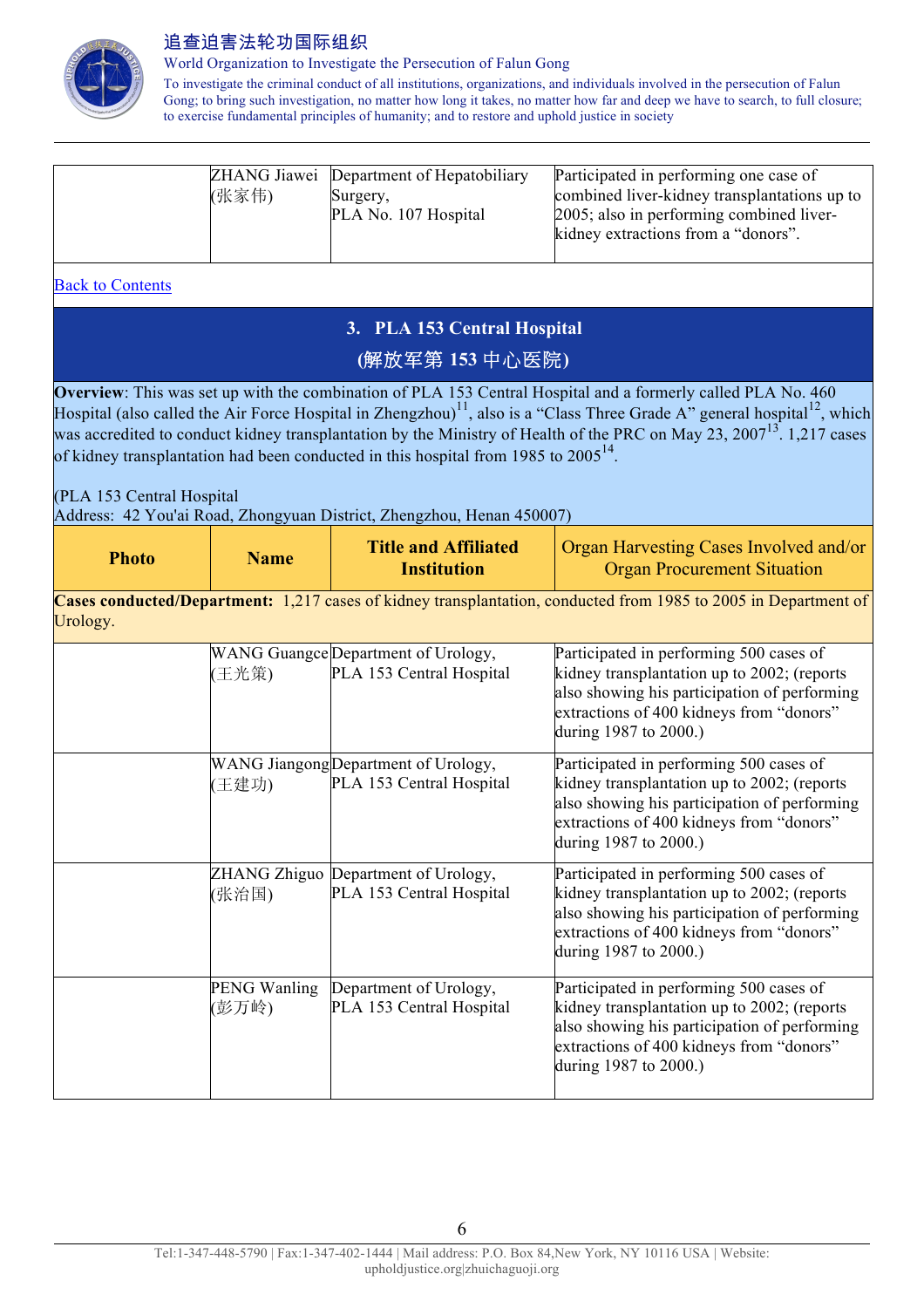

World Organization to Investigate the Persecution of Falun Gong

| (张茂才)                        | ZHANG Maocai Department of Urology,<br>PLA 153 Central Hospital  | Participated in performing 500 cases of<br>kidney transplantation up to 2002; (reports<br>also showing his participation of performing<br>extractions of 400 kidneys from "donors"<br>during 1987 to 2000.) |
|------------------------------|------------------------------------------------------------------|-------------------------------------------------------------------------------------------------------------------------------------------------------------------------------------------------------------|
| ZHOU Jian<br>(周建)            | Department of Urology,<br>PLA 153 Central Hospital               | Participated in performing 500 cases of<br>kidney transplantation up to 2002; (reports<br>also showing his participation of performing<br>extractions of 400 kidneys from "donors"<br>during 1987 to 2000.) |
| (阎天中)                        | YAN Tianzhong Department of Urology,<br>PLA 153 Central Hospital | Participated in performing 500 cases of<br>kidney transplantation up to 2002; (reports<br>also showing his participation of performing<br>extractions of 400 kidneys from "donors"<br>during 1987 to 2000.) |
| TU Xiaofeng<br>(涂小峰)         | Department of Urology,<br>PLA 153 Central Hospital               | Participated in performing 2 cases of kidney<br>transplantation in September 2000, and<br>January 2002, respectively.                                                                                       |
| (邹永强)                        | ZOU Yongqiang Department of Urology,<br>PLA 153 Central Hospital | Participated in performing 15 cases of living<br>'donor" kidney transplantation during June<br>1999 to August 2001;<br>Participated in performing one case of kidney<br>transplantation in August 2001.     |
| <b>FENG Hecheng</b><br>(冯合成) | Department of Urology,<br>PLA 153 Central Hospital               | Participated in performing 15 cases of living<br>'donor" kidney transplantation during June<br>1999 to August 2001.                                                                                         |
| <b>WANG Xinli</b><br>王新利)    | Department of Urology,<br>PLA 153 Central Hospital               | Participated in performing 15 cases of living<br>'donor" kidney transplantation during June<br>1999 to August 2001.                                                                                         |
| GAO Yanhua<br>(高燕华)          | Department of Urology,<br>PLA 153 Central Hospital               | Participated in performing one case of kidney<br>transplantation in August 2001.                                                                                                                            |
| YAO Changle<br>(姚长乐)         | Department of Urology,<br>PLA 153 Central Hospital               | Participated in performing one case of kidney<br>transplantation in August 2001.                                                                                                                            |
| <b>WANG Yuheng</b><br>(王玉恒)  | Department of Urology,<br>PLA 153 Central Hospital               | Participated in performing 5 cases of kidney<br>transplantation during 1998 to 2002.                                                                                                                        |
| <b>Back to Contents</b>      |                                                                  |                                                                                                                                                                                                             |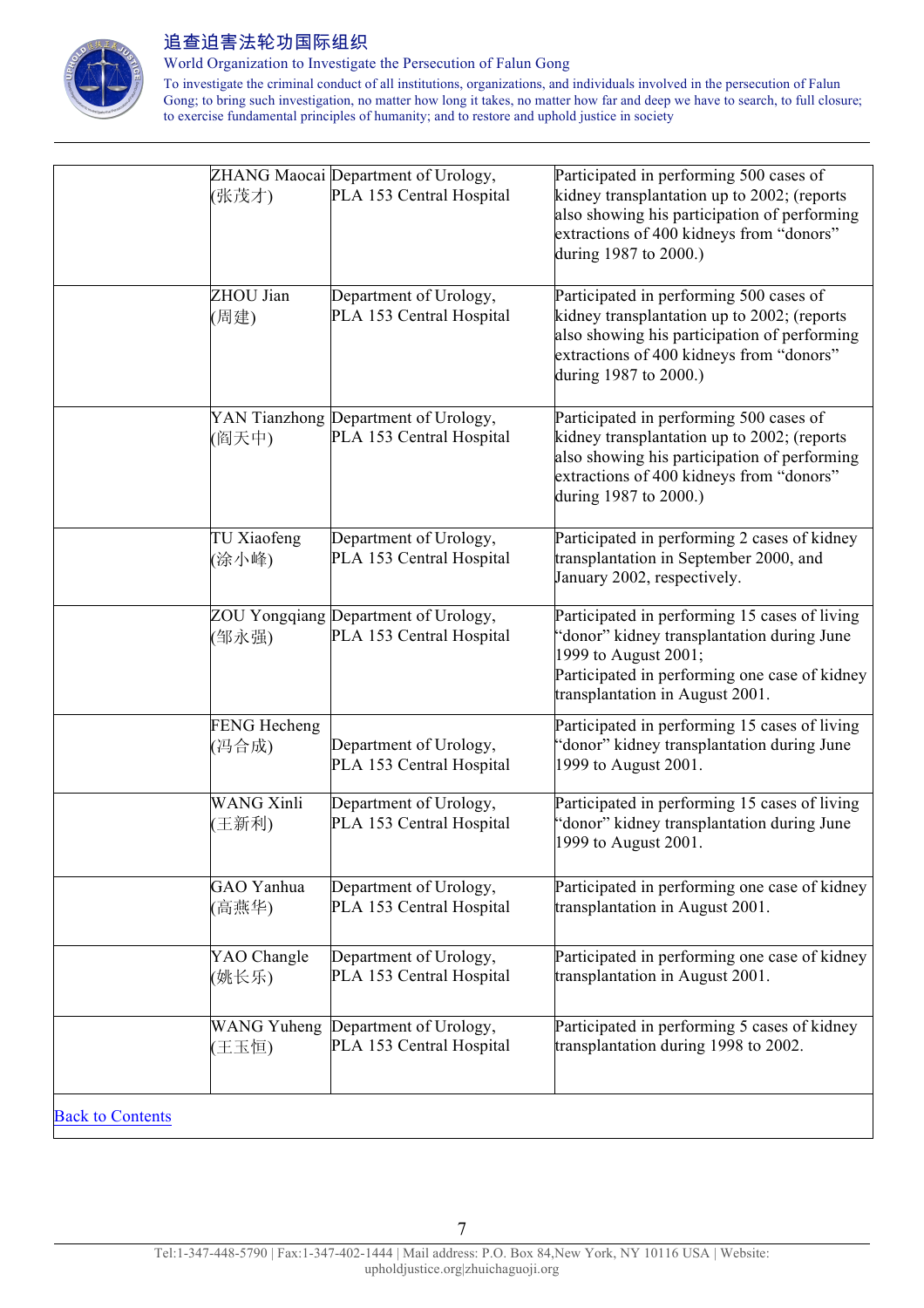

World Organization to Investigate the Persecution of Falun Gong

To investigate the criminal conduct of all institutions, organizations, and individuals involved in the persecution of Falun Gong; to bring such investigation, no matter how long it takes, no matter how far and deep we have to search, to full closure; to exercise fundamental principles of humanity; and to restore and uphold justice in society

# **4. The 89th Hospital of PLA (**解放军第 **89** 医院**)**

**Overview**: This is a "Class Three Grade A" hospital<sup>15</sup>, but was not accredited to conduct organ transplantation due to not passing the qualification review by the Ministry of Health of the PRC in 2007. The first case of kidney transplantation in Shandong Province was conducted in this hospital at the end of 1970s<sup>16</sup>. Corneal transplantation in this hospital had even been started to carry out from  $1960s^{17}$ .

(The 89th Hospital of PLA Address: 256 Beigong West Road, Weicheng District, Weifang, Shandong 261021)

| <b>Photo</b>                                             | <b>Name</b>           | <b>Title and Affiliated</b><br><b>Institution</b>                                 | <b>Organ Harvesting Cases Involved and/or</b><br><b>Organ Procurement Situation</b>        |  |
|----------------------------------------------------------|-----------------------|-----------------------------------------------------------------------------------|--------------------------------------------------------------------------------------------|--|
| <b>Cases conducted/Department: Department of Urology</b> |                       |                                                                                   |                                                                                            |  |
|                                                          | XU Jianjiang<br>(徐建江) | Chief Physician, Professor,<br>Department of Urology,<br>The 89th Hospital of PLA | Participated in performing 6 case of kidney<br>transplantation during August 2008 to 2013. |  |

Specialized in kidney transplantation.

Deputy Chief Physician, Department of Urology, The 89th Hospital of PLA

| <b>Back to Contents</b> |
|-------------------------|
|                         |

## **5. Yanzhou 91 Hospital (of PLA) (**兖州 **91** 医院**)**

**Overview**: This is the one which was formerly called PLA No. 91 Hospital, and is stated as a moden one with advanced technology; and is also a "Class Three Grade A" general hospital<sup>18</sup>. But it was not accredited to conduct organ transplantation due to not passing the qualification review by the Ministry of Health of the PRC in 2007.

## (Yanzhou 91 Hospital (of PLA)

Address: 120 East Huancheng Road, Yanzhou, Shandong 272100)

YU Haiyi (于海易)

| <b>Photo</b> | <b>Name</b> | <b>Title and Affiliated</b><br>Institution                                                                                                                                                                                                                                                   | Organ Harvesting Cases Involved and/or<br><b>Organ Procurement Situation</b>                         |
|--------------|-------------|----------------------------------------------------------------------------------------------------------------------------------------------------------------------------------------------------------------------------------------------------------------------------------------------|------------------------------------------------------------------------------------------------------|
|              |             | <b>Cases conducted/Department:</b> Department of Hepatobiliary Surgery                                                                                                                                                                                                                       |                                                                                                      |
|              | (王志远)       | WANG Zhiyuan Chief Physician, Professor,<br>Director,<br>Department of Hepatobiliary<br>Surgery,<br>Yanzhou 91 Hospital;<br>(Former Director,<br>Department of General Surgery<br>& Hepatobiliary Surgery,<br>PLA No. 401 Hospital; )<br>Member, Society of Organ<br>Transplantation of PLA; | Participated in performing 34 case of liver<br>transplantation during September 2003 to<br>May 2004. |

8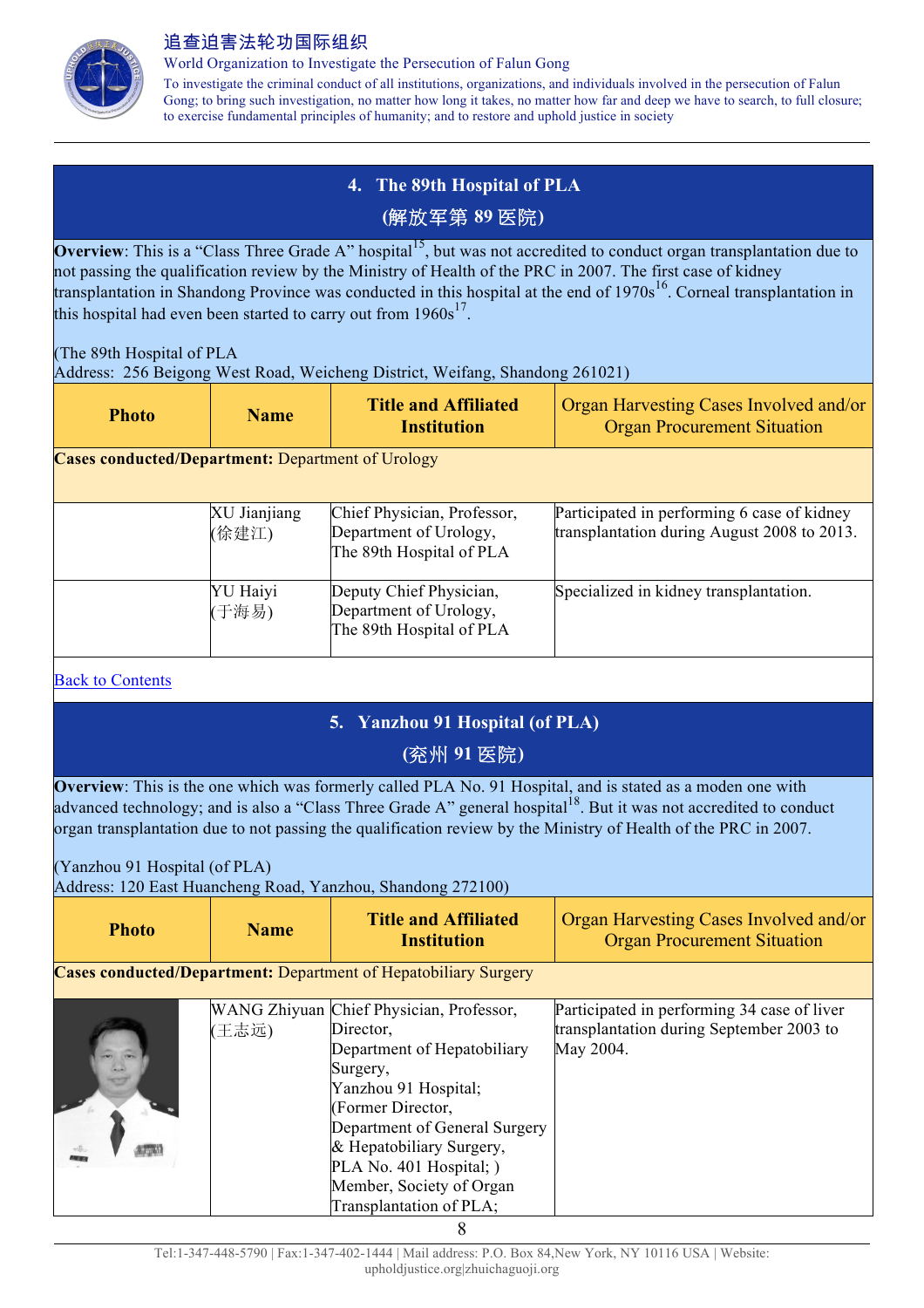

World Organization to Investigate the Persecution of Falun Gong

To investigate the criminal conduct of all institutions, organizations, and individuals involved in the persecution of Falun Gong; to bring such investigation, no matter how long it takes, no matter how far and deep we have to search, to full closure; to exercise fundamental principles of humanity; and to restore and uphold justice in society

|       | Member, Shandong Provincial<br>Society of Organ<br>Transplantation |                                                                                                          |
|-------|--------------------------------------------------------------------|----------------------------------------------------------------------------------------------------------|
| (蒋立城) | JIANG Licheng Yanzhou 91 Hospital                                  | Participated in performing 20 cases of kidney<br>transplantation during September 1999 to<br>April 2000. |

#### Back to Contents

## **6. The 88th Hospital of PLA (**解放军第 **88** 医院**)**

**Overview**: This is one among those "Class Three Grade A" hospitals that were approved in the most early stage in  $PLA<sup>19</sup>$ ; but was not accredited to conduct organ transplantation due to not passing the qualification review by the Ministry of Health of the PRC in 2007.

Kidney transplantation: Its Department of Urology was stated as a featured unit in the field of kidney transplantation with high level of skills<sup>20</sup>, and has conducted 20 cases up to  $2009^{21}$ .

(The 88th Hospital of PLA Address: 6 East Hushan Road, Taishan Distrct, Tai'an, Shandong 271000)

| <b>Photo</b>                                                                                                   | <b>Name</b>   | <b>Title and Affiliated</b><br><b>Institution</b> | Organ Harvesting Cases Involved and/or<br><b>Organ Procurement Situation</b> |
|----------------------------------------------------------------------------------------------------------------|---------------|---------------------------------------------------|------------------------------------------------------------------------------|
| Cases conducted/Department: 20 cases of kidney transplantation, conducted in Department of Urology up to 2009. |               |                                                   |                                                                              |
|                                                                                                                | GAO Lin       | Department of Urology,                            | Participated in performing 20 case of kidney                                 |
|                                                                                                                | (高琳)          | The 88th Hospital of PLA                          | transplantation up to 2009.                                                  |
|                                                                                                                | XU Tao        | Department of Urology,                            | Participated in performing 20 case of kidney                                 |
|                                                                                                                | (徐涛)          | The 88th Hospital of PLA                          | transplantation up to 2009.                                                  |
|                                                                                                                | GUO Jianzhong | Department of Urology,                            | Participated in performing 20 case of kidney                                 |
|                                                                                                                | (郭建忠)         | The 88th Hospital of PLA                          | transplantation up to 2009.                                                  |
|                                                                                                                | ZHOU Feng     | Department of Urology,                            | Participated in performing 20 case of kidney                                 |
|                                                                                                                | (周峰)          | The 88th Hospital of PLA                          | transplantation up to 2009.                                                  |

#### Back to Contents

## **7. 150th Central Hospital of People's Liberation Army (**解放军第 **150** 中心医院**)**

**Overview**: This is a "Class Three Grade A" general hospital<sup>22</sup>, but was not accredited to conduct organ transplantation due to not passing the qualification review by the Ministry of Health of the PRC in 2007. The hospital stated that the techniques in the field of organ transplantation was at leading level nationwide<sup>23</sup>.

Liver transplantation: Stated that its Department of Hepatobiliary Surgery held leading position in this field in Central Area of China, like breaking the record in medical field of Henan Province<sup>24</sup>; 10 cases had been conducted during April 2001 to May  $2004^{25}$ ; and another 11 cases carried out during August 2004 to October 2006<sup>26</sup>;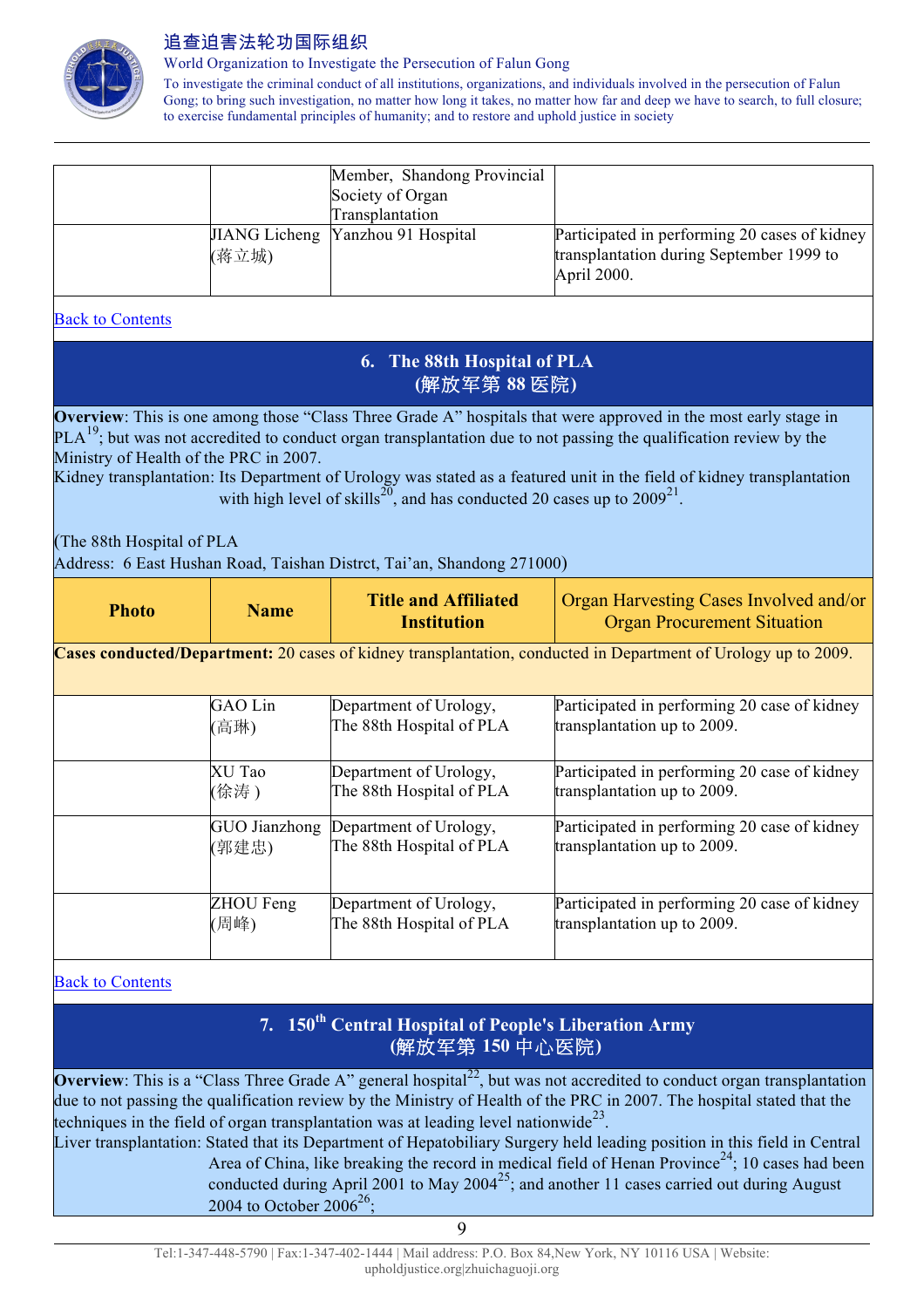

| Kidney transplantation: Starting from 1980s in Department of Urology, then the Center of Kidney Transplantation was<br>set up in 2000; almost 100 cases had been conducted as the first institute in West Yu Region,<br>with the recipients coming from Henan Provinve, Taiwan, and Xinjiang and other Regions <sup>27</sup> . |                              |                                                                                                                                                  |                                                                                                                                                                                                                                                                                                                                                             |  |
|--------------------------------------------------------------------------------------------------------------------------------------------------------------------------------------------------------------------------------------------------------------------------------------------------------------------------------|------------------------------|--------------------------------------------------------------------------------------------------------------------------------------------------|-------------------------------------------------------------------------------------------------------------------------------------------------------------------------------------------------------------------------------------------------------------------------------------------------------------------------------------------------------------|--|
| $(150th$ Central Hospital of People's Liberation Army<br>Address: 2 West Huaxia Road, Jianxi Distrct, Luoyang, Henan 471031)                                                                                                                                                                                                   |                              |                                                                                                                                                  |                                                                                                                                                                                                                                                                                                                                                             |  |
| <b>Photo</b>                                                                                                                                                                                                                                                                                                                   | <b>Name</b>                  | <b>Title and Affiliated</b><br><b>Institution</b>                                                                                                | Organ Harvesting Cases Involved and/or<br><b>Organ Procurement Situation</b>                                                                                                                                                                                                                                                                                |  |
|                                                                                                                                                                                                                                                                                                                                |                              |                                                                                                                                                  | Cases conducted/Department: 10 cases of liver transplantation, conducted during April 2001 to May 2004, in<br>Department of Hepatobiliary Surgery; and another 11 cases carried out during August 2004 to October 2006.                                                                                                                                     |  |
|                                                                                                                                                                                                                                                                                                                                | <b>WANG Guojun</b><br>(王国俊)  | 150th Central Hospital of<br>People's Liberation Army,                                                                                           | Participated in performing 10 cases of liver<br>transplantation during April 2001 to May<br>2005; (reports also showing his participation<br>of performing fast combined liver-kidney<br>extractions from 10 "donors" (average age, 31<br>yrs) up to August 2004.)                                                                                          |  |
|                                                                                                                                                                                                                                                                                                                                | LI Zhanjing<br>(李占京)         | Chief Physician,<br>Department of Hepatobiliary<br>Surgery,<br>150th Central Hospital of<br>People's Liberation Army                             | Participated in performing 10 cases of liver<br>transplantation during April 2001 to May<br>2005; (reports also showing his participation<br>of performing fast combined liver-kidney<br>extractions from 10 "donors" during the same<br>period;)<br>Participated in performing 11 cases of liver<br>transplantation during August 2004 to<br>October 2006. |  |
|                                                                                                                                                                                                                                                                                                                                | <b>WEI</b> Dong<br>(魏东)      | Anorectal Surgery,<br>150th Central Hospital of<br>People's Liberation Army;<br>Member, Henan Provincical<br>Society of Organ<br>Transplantation | Chief Physician, Department of Participated in performing 10 cases of liver<br>transplantation during April 2001 to May<br>2005; (reports also showing his participation<br>of performing fast combined liver-kidney<br>extractions from 10 "donors" during the same<br>period.)                                                                            |  |
|                                                                                                                                                                                                                                                                                                                                | (张建军)                        | ZHANG Jianjun 150th Central Hospital of<br>People's Liberation Army                                                                              | Participated in performing 10 cases of liver<br>transplantation during April 2001 to May<br>2005; (reports also showing his participation<br>of performing fast combined liver-kidney<br>extractions from 10 "donors" during the same<br>period.)                                                                                                           |  |
|                                                                                                                                                                                                                                                                                                                                | <b>TANG Shirong</b><br>(唐时荣) | 150th Central Hospital of<br>People's Liberation Army                                                                                            | Participated in performing 10 cases of liver<br>transplantation during April 2001 to May<br>2005; (reports also showing his participation<br>of performing fast combined liver-kidney<br>extractions from 10 "donors" during the same<br>period.)                                                                                                           |  |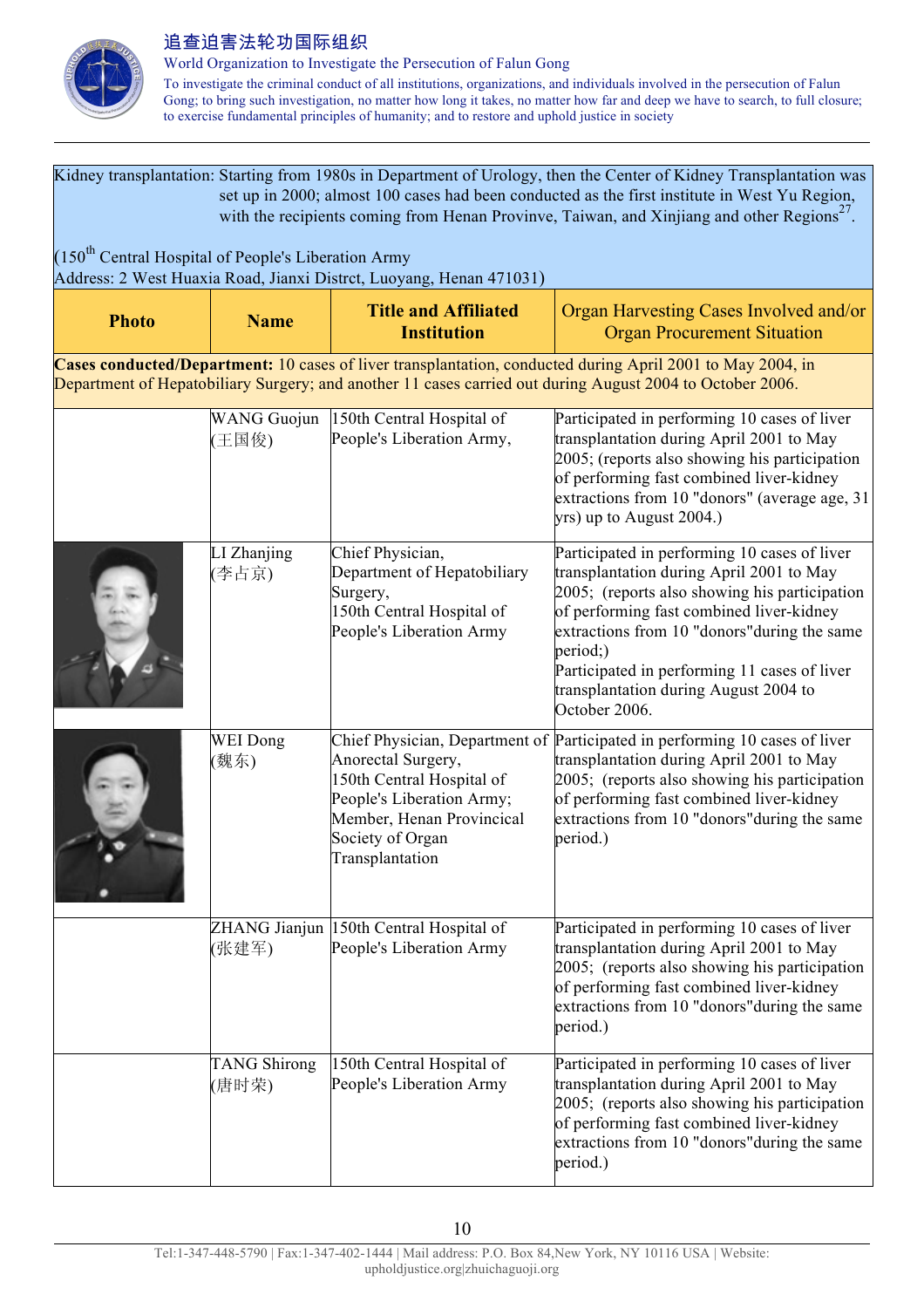

World Organization to Investigate the Persecution of Falun Gong

To investigate the criminal conduct of all institutions, organizations, and individuals involved in the persecution of Falun Gong; to bring such investigation, no matter how long it takes, no matter how far and deep we have to search, to full closure; to exercise fundamental principles of humanity; and to restore and uphold justice in society

| LI Hao<br>李浩)<br><b>SUN Gaobin</b><br>(孙高斌) | Department of Hepatobiliary<br>Surgery,<br>150th Central Hospital of<br>People's Liberation Army<br>Department of Hepatobiliary<br>Surgery,<br>150th Central Hospital of<br>People's Liberation Army | Participated in performing 11 cases of liver<br>transplantation during August 2004 to<br>October 2006.<br>Participated in performing 11 cases of liver<br>transplantation during August 2004 to<br>October 2006.<br>Cases conducted/Department: Almost 100 cases, conducted in the Center of Kidney Transplantation (set up in 2000). |
|---------------------------------------------|------------------------------------------------------------------------------------------------------------------------------------------------------------------------------------------------------|---------------------------------------------------------------------------------------------------------------------------------------------------------------------------------------------------------------------------------------------------------------------------------------------------------------------------------------|
| GAO Chunfang<br>(高春芳)                       | Chief Physician,<br>Department of Anorectal<br>Surgery,<br>Director,<br>Center of Anorectal Surgery of<br>PLA;<br>President,<br>150th Central Hospital of<br>People's Liberation Army                | Participated in performing fast combined<br>liver-kidney extractions from 10 "donors"<br>(average age, $31$ yrs) up to August 2004.                                                                                                                                                                                                   |
| (邹永强)                                       | ZOU Yongqiang Deputy Chief Physician,<br>Department of Urological<br>Surgury,<br>150th Central Hospital of<br>People's Liberation Army                                                               | Participated in performing almost 100 cases<br>of kidney transplantation; (reports also<br>showing his participation of performing fast<br>combined liver-kidney extractions from 10<br>'donors" (average age, 31 yrs) up to August<br>2004.)                                                                                         |
| GAO Yanhua<br>(高燕华)                         | Department of Urological<br>Surgury,<br>150th Central Hospital of<br>People's Liberation Army                                                                                                        | Participated in performing one case of kidney<br>transplantation in August 2001.                                                                                                                                                                                                                                                      |
| YAO Changle<br>(姚长乐)                        | Department of Urological<br>Surgury,<br>150th Central Hospital of<br>People's Liberation Army                                                                                                        | Participated in performing one case of kidney<br>transplantation in August 2001.                                                                                                                                                                                                                                                      |

#### Back to Contents

## **8. PLA No. 371 Hospital (**解放军第 **371** 医院**)**

**Overview**: This is a Class Three level, general hospital, which stated that its techniques in the field of liver, kidney transplantation were at leading position nationwide<sup>28</sup>. But it was not accredited to conduct organ transplantation due to not passing the qualification review by the Ministry of Health of the PRC in 2007.

Kidney transplantation: After the fist case was conducted in September 2004<sup>29</sup>, 105 cases had been carried out up to 2006, by the aid from physicians in Zhujiang Hospital of Southern Medical University<sup>30</sup>;

Liver transplantation: The fist case in Xinxiang City was conducted in the hospital on December 30, 2005<sup>31</sup>.

(PLA No. 371 Hospital

Address: 210 Wenhua Avenue, Xinxiang, Henan 453000)

| <b>Photo</b> | <b>Name</b> | <b>Title and Affiliated</b><br><b>Institution</b> | Organ Harvesting Cases Involved and/or<br><b>Organ Procurement Situation</b> |
|--------------|-------------|---------------------------------------------------|------------------------------------------------------------------------------|
|--------------|-------------|---------------------------------------------------|------------------------------------------------------------------------------|

11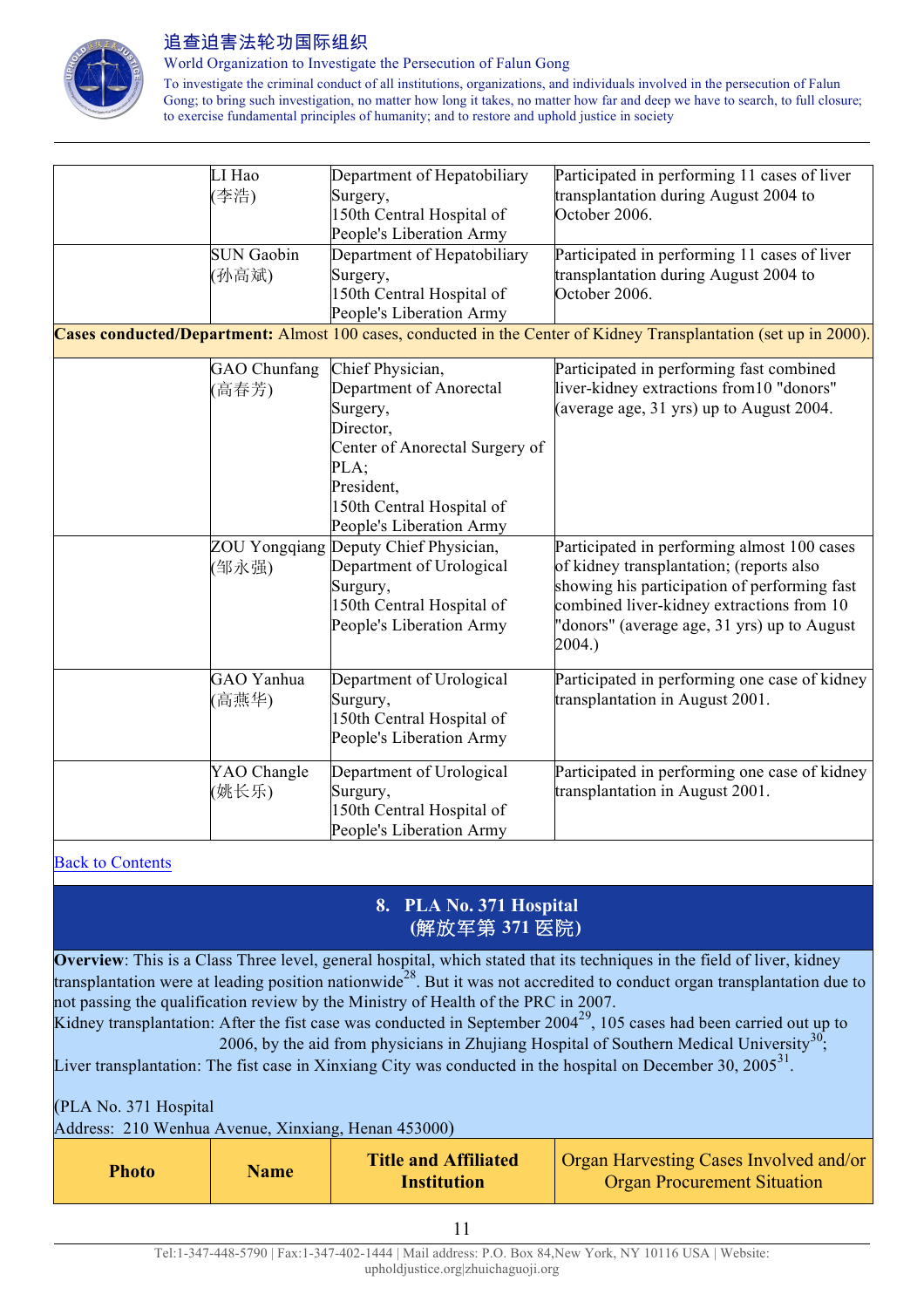

World Organization to Investigate the Persecution of Falun Gong

To investigate the criminal conduct of all institutions, organizations, and individuals involved in the persecution of Falun Gong; to bring such investigation, no matter how long it takes, no matter how far and deep we have to search, to full closure; to exercise fundamental principles of humanity; and to restore and uphold justice in society

|                         |                            | Cases conducted/Department: 105 cases of kidney transplantation, carried out up to 2006.             |                                                                                                                                                     |
|-------------------------|----------------------------|------------------------------------------------------------------------------------------------------|-----------------------------------------------------------------------------------------------------------------------------------------------------|
|                         | <b>MING Aimin</b><br>(明爱民) | Deputy Director,<br>Department of Urological<br>Surgury,<br>PLA No. 371 Hospital                     | Participated in performing 105 cases of<br>kidney transplantation during January 2002 to<br>2004.                                                   |
|                         | ZHANG Xinji<br>(张新际)       | Deputy Chief Physician,<br>Director,<br>Department of Urological<br>Surgury,<br>PLA No. 371 Hospital | Participated in performing 105 cases of<br>kidney transplantation during January 2002 to<br>2004.                                                   |
|                         | GUO Junyi<br>[郭君毅)         | Department of Urological<br>Surgury,<br>PLA No. 371 Hospital                                         | Participated in performing 105 cases of<br>kidney transplantation during January 2002 to<br>2004.                                                   |
|                         | TANG Jinyuan<br>(唐金元)      | Department of Urological<br>Surgury,<br>PLA No. 371 Hospital                                         | Participated in performing 105 cases of<br>kidney transplantation during January 2002 to<br>2004.                                                   |
|                         |                            |                                                                                                      | Cases conducted/Department: The fist case in Xinxiang City, Henan Province, conducted on December 30, 2005.                                         |
|                         | <b>WANG Jinbo</b><br>(王锦波) | Chief Physician,<br>Department of Anorectal<br>Surgery,<br>PLA No. 371 Hospital                      | Participated in performing one case of liver<br>transplantation in December 30, 2005;<br>Participated also in performing kidney<br>transplantation. |
| <b>Back to Contents</b> |                            |                                                                                                      |                                                                                                                                                     |
|                         |                            | 9. No.159 Central Hospital of PLA<br>(解放军第159中心医院)                                                   |                                                                                                                                                     |

**Overview**: This is a "Class Three Grade A" general hospital<sup>32</sup>, which was not accredited to conduct organ transplantation due to not passing the qualification review by the Ministry of Health of the PRC in 2007. But kidney transplantation was in performing in the hospital $^{33}$ .

(No.159 Central Hospital of PLA Address: 1 South Fengguang Road, Zhumadian, Henan 463000)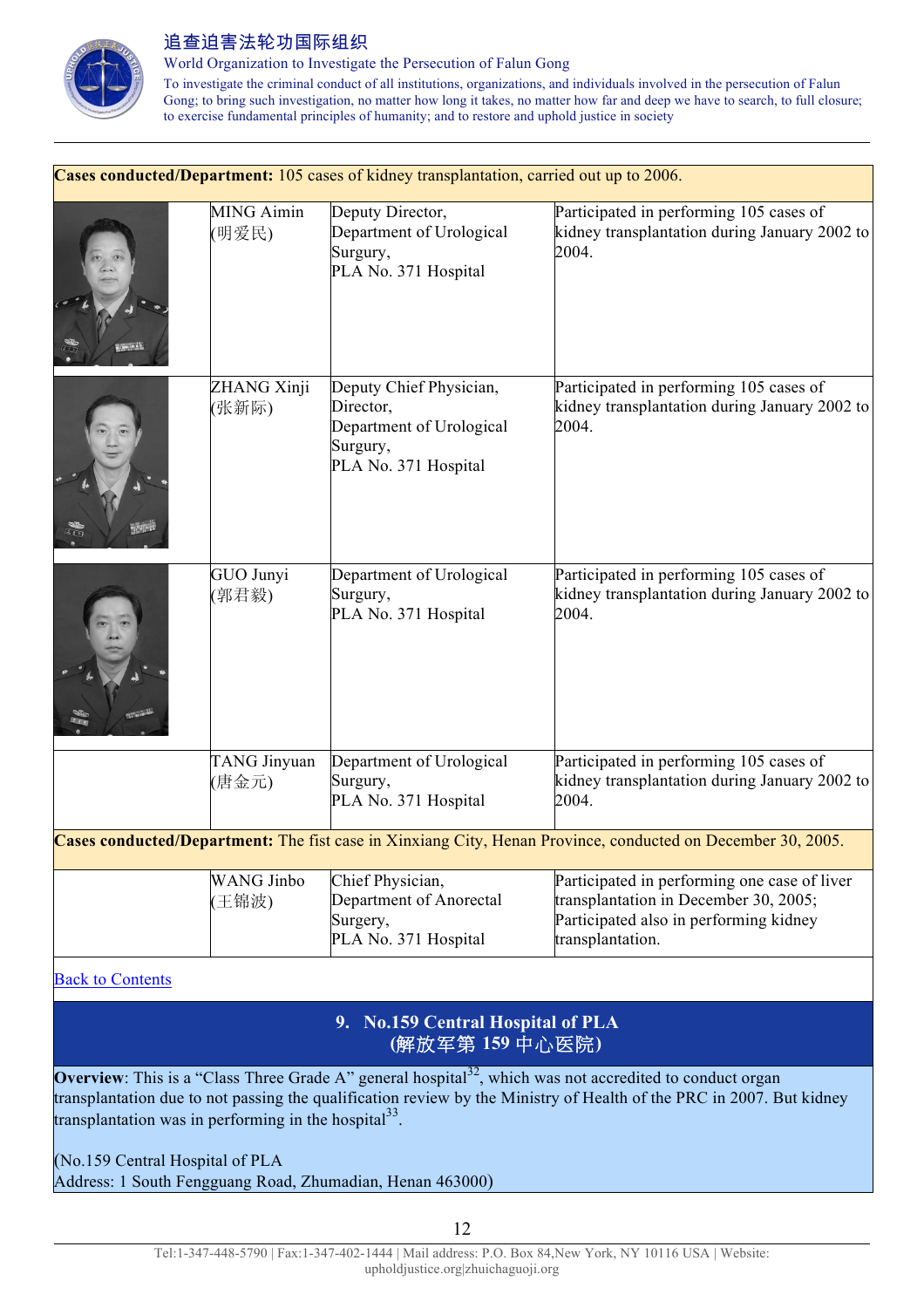

World Organization to Investigate the Persecution of Falun Gong

To investigate the criminal conduct of all institutions, organizations, and individuals involved in the persecution of Falun Gong; to bring such investigation, no matter how long it takes, no matter how far and deep we have to search, to full closure; to exercise fundamental principles of humanity; and to restore and uphold justice in society

| <b>Photo</b>            | <b>Name</b>                 | <b>Title and Affiliated</b><br><b>Institution</b>                                                                                                                                       | Organ Harvesting Cases Involved and/or<br><b>Organ Procurement Situation</b>             |
|-------------------------|-----------------------------|-----------------------------------------------------------------------------------------------------------------------------------------------------------------------------------------|------------------------------------------------------------------------------------------|
|                         |                             | <b>Cases conducted/Department: Department of Urinary Surgury</b>                                                                                                                        |                                                                                          |
|                         | <b>CHEN Shukui</b><br>(陈书奎) | Chief Physician,<br>Director,<br>Department of Urinary Surgury,<br>No.159 Central Hospital of<br>PLA;<br>Member, Henan Provincial<br>Society of Organ<br>Transplantation                | Performed kidney transplantation holding<br>lead position in the regional medical field. |
|                         | YANG Dengke<br>(杨登科)        | Chief Physician,<br>Director,<br>Department of Urinary Surgury, investigated).<br>No.159 Central Hospital of<br>PLA;<br>Member, Henan Provincial<br>Society of Organ<br>Transplantation | Participated in performing kidney<br>transplantation (the number of cases, to be         |
| <b>Back to Contents</b> |                             |                                                                                                                                                                                         |                                                                                          |

 <sup>1</sup> Website, baike.baidu, about PLA No. 401 Hospital 《百度百科》中国人民解放军第 401 医院

<sup>3</sup> YUAN Wei-sheng, WANG Zhi-yuan, LIU Peng, ZHANG Hua, DIAO Tong-jin, ZHENG Xiu-hai, GONG Lin. Perioperative management of liver homoplastic transplantation. PRACTICAL JOURNAL OF MEDICINE & PHARMACY 2006; 23(4): 400-402.

作者: 袁伟升、王志远、刘鹏、张华、刁同进、郑秀海、宫琳(401 医院肝胆外科,山东,青岛,266071); 《 实用医药杂志》2006年23卷 04 期 400-402 页(英文期刊名: PRACTICAL JOURNAL OF MEDICINE & PHARMACY)"同种异体肝移植围手术期的处理"

<sup>4</sup> CHEN Jian-zhong, PEI JI-yun, LI Jing-qin, ZHANG Jin-ping, DENG Jun, SUN Fa-lin, LIU Yi, MA Qun, SUN Shou-feng. The effects of different immunosuppressants on renal transplantation. JOURNAL OF NAVY MEDICINE 2003; 24(3): 196-198. 作者:陈建中、裴继云、李景勤、张金平、邓军、孙发林、刘毅、马群、孙守峰 (解放军第四○一医院泌尿 外科,山东,青岛,266071); (英文期刊名: 《海军医学杂志》2003年 24 卷 03 期 196-198 页 (英文期刊名 : JOURNAL OF NAVY MEDICINE) "肾移植后不同免疫抑制剂的应用研究"

<sup>5</sup> Website, baike.baidu, about PLA No. 107 Hospital 《百度百科》中国人民解放军第 107 医院

<sup>&</sup>lt;sup>2</sup> National Health and Family Planning Commission of the PRC website, about The List of Hospitals Accredited to Perform Human Organ Transplant (released on August 1, 2013) 《中华人民共和国国家卫生和计划生育委员会网站》2013 年 8 月 1 日"已批准开展人体器官移植项目的医院 名单"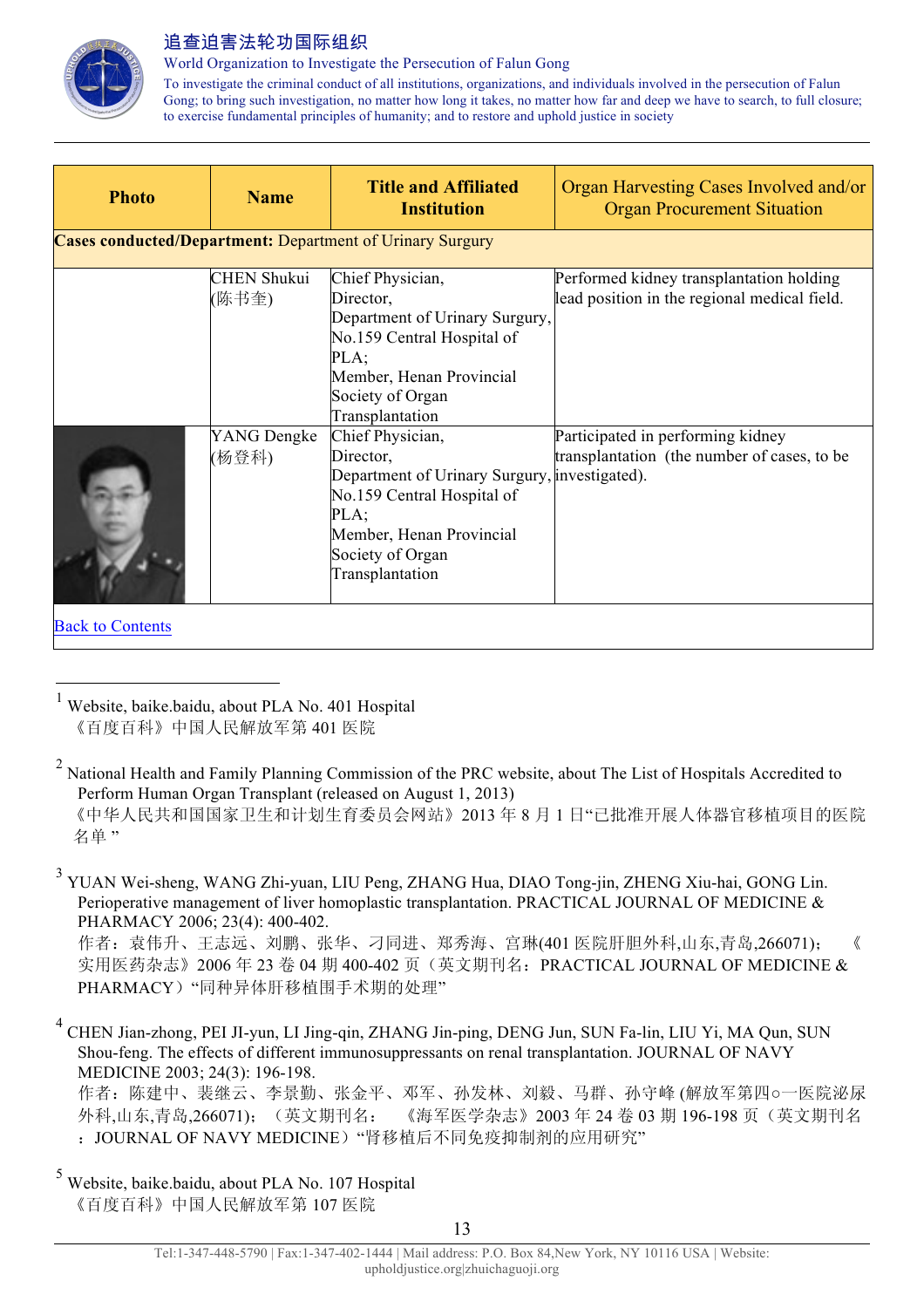

 $\overline{a}$ 

- <sup>6</sup> National Health and Family Planning Commission of the PRC website, about The List of Hospitals Accredited to Perform Human Organ Transplant (released on August 1, 2013) 《中华人民共和国国家卫生和计划生育委员会网站》2013 年 8 月 1 日"已批准开展人体器官移植项目的医院 名单"
- <sup>7</sup> Website, health.dzwww (November 28, 2007), about Introduction of a physician QU ming in PLA No. 107 Hospital (from "Yantai Daily") 《大众网健康》就医指南 专家门诊 2007年11月28日 来源: 烟台日报
- <sup>8</sup> Website, familydoctor, about Introduction of PLA No. 107 Hospital 《家庭医生在线》烟台 107 医院介绍

<sup>9</sup> WANG Ying, QU Ming, DU Ying-dong, YIN Hui-sheng, SHI Yan-fen, LIU Yan-jun, ZHANG Cheng-jun. Treatment for central nervous system complications of post liver transplantation. CHINESE JOURNAL OF CLINICIANS(ELECTRONIC EDITION 2011; 5(9): 2745-2747. 作者:王营、曲明、杜英东、尹惠生、史彦芬、刘延军、张成钧(解放军 107 医院肝胆外科,山东烟,

264002); 《中华临床医师杂志(电子版)》2011 年 05 卷 09 期 2745-2747 页(英文期刊名:CHINESE JOURNAL OF CLINICIANS(ELECTRONIC EDITION))"肝移植术后神经系统并发症的防治分析"

<sup>10</sup> QU Ming, WANG Ying, SHI Yan-fen, DU Ying-dong, YIN Hui-sheng, XIA Qiang, ZHANG Jian-jun, CHEN Xiao-song. Relevent issues and managwment strategy of combined liver-kidney transplantation: A report of two cases. PRACTICAL JOURNAL OF MEDICINE & PHARMACY 2010; 27(1):12-13,18. 《实用医药杂志》2010年 27卷 01 期 12-13,18 页(英文期刊名: PRACTICAL JOURNAL OF MEDICINE & PHARMACY)"肝肾联合移植的相关问题及处理:附 2 例报告"作者:曲明、王营、史彦芬、杜英东、尹惠 生、夏强、张建军、陈小松

- <sup>11</sup> Website, baike, about PLA 153 Central Hospital 《互动百科》中国人民解放军第一五三医院
- <sup>12</sup> Website, baike.baidu, about PLA 153 Central Hospital 《百度百科》中国人民解放军第一五三医院
- <sup>13</sup> National Health and Family Planning Commission of the PRC website, about Office of the Ministry of Health Notice on Human Organ transplant Registration in Institutes Nationwide, and Accessory 1: The First List of Hospitals Accredited by Human Organ Transplant Clinical Application Committee of the Ministry of Health (on May 23, 2007)

 《中华人民共和国国家卫生和计划生育委员会网站》2007 年 08 月 06 日"卫生部办公厅关于做好人体器官移 植诊疗科目登记工作的通知附件:1、第一批通过卫生部人体器官移植技术临床应用委员会审核医院名单"

- <sup>14</sup> ZHENG Hai-xia, FENG He-cheng, WANG Yu-heng. Diagnostic analysis of tumor in urinary system after renal transplantation (5 cases report). CHINA JOURNAL OF MODERN MEDICINE 2007; 17(5): 620-622. 《中国现代医学杂志》2007 年 17 卷 05 期 620-622 页(英文期刊名: CHINA JOURNAL OF MODERN MEDICINE)"肾移植术后患者并发泌尿系统肿瘤的诊断分析(附 5 例报告)" 作者:郑海霞、冯合成、王玉 恒
- <sup>15</sup> Website, baike.baidu, about The 89th Hospital of PLA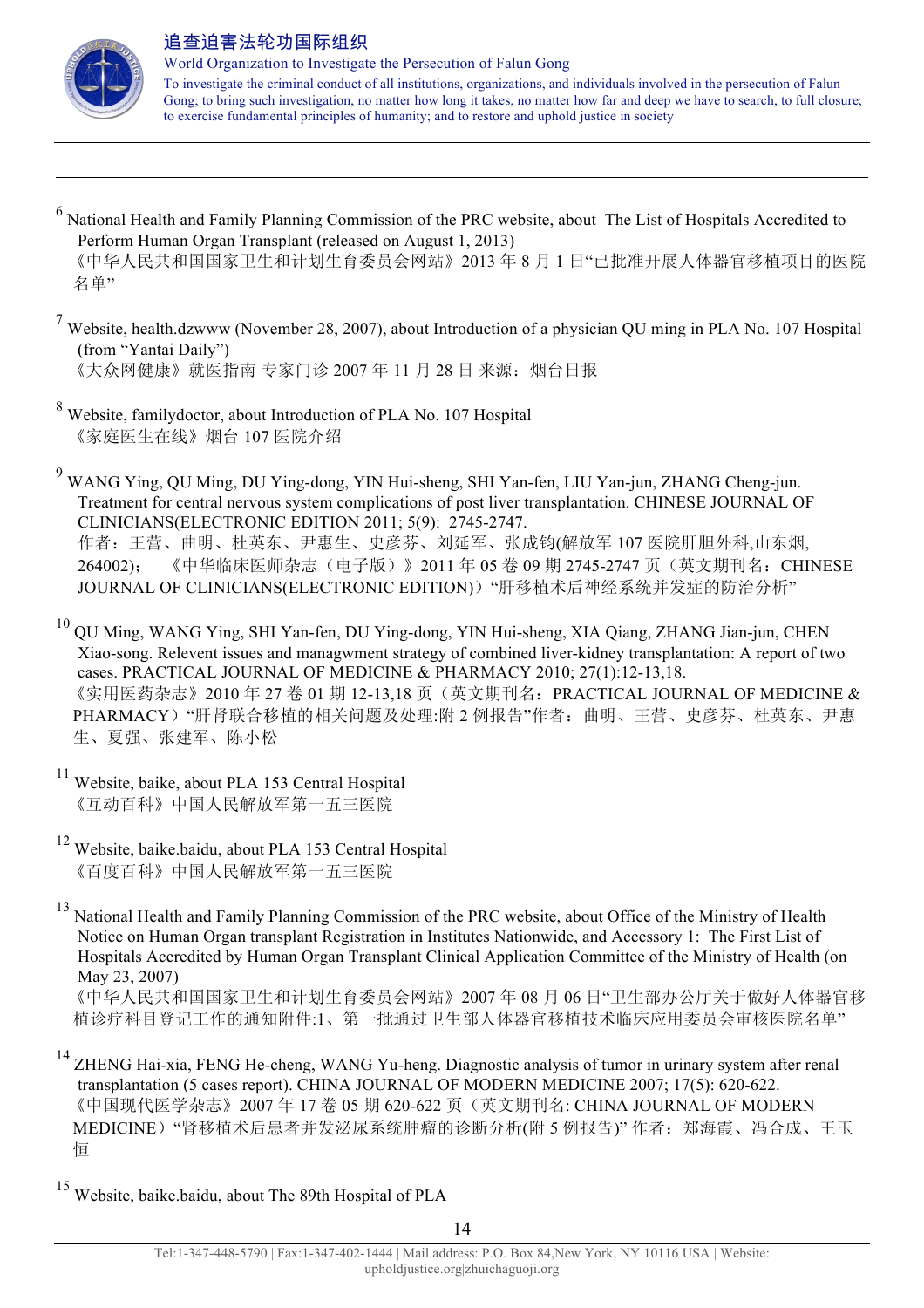

 $\overline{a}$ 

## 追查迫害法轮功国际组织

World Organization to Investigate the Persecution of Falun Gong To investigate the criminal conduct of all institutions, organizations, and individuals involved in the persecution of Falun Gong; to bring such investigation, no matter how long it takes, no matter how far and deep we have to search, to full closure; to exercise fundamental principles of humanity; and to restore and uphold justice in society

《百度百科》中国人民解放军第 89 医院简介

- <sup>16</sup> Website, yyk.39, about The 89th Hospital of PLA 《39 健康网》中国人民解放军第八十九医院简介
- <sup>17</sup> Website, haodf, about the Department of Ophthalmology, The 89th Hospital of PLA 《好大夫网站》中国人民解放军第 89 医院眼科简介
- <sup>18</sup> Yanzhou 91 Hospital website, Overview (of hospital) 《兖州九一医院》医院简介
- <sup>19</sup> Website, baike.baidu, about The 88th Hospital of PLA 《百度百科》中国人民解放军第八十八医院
- <sup>20</sup> Website, haodf.com, about the Department of Urology, The 88th Hospital of PLA 《好大夫在线》88 医院泌尿外科
- <sup>21</sup> GAO Lin, XU Tao, GUO Jian-zhong, ZHOU Feng. Treatment of cytomegalovirus infection after kidney transplantation: 20 cases report. JOURNAL OF TAISHAN MEDICAL COLLEGE 2009; 30(6): 454-455. 作者:高琳、徐涛、郭建忠、周峰(解放军第 88 医院泌尿外科,山东, 泰安,271000); 《泰山医学院学报》 2009 年 30 卷 06 期 454-455 页(英文期刊名:JOURNAL OF TAISHAN MEDICAL COLLEGE)"20 例肾移 植术后巨细胞病毒感染的防治"
- <sup>22</sup> Website, lyyxw.cn, about 150th Central Hospital of People's Liberation Army 《洛阳医学网》解放军第 150 医院 医院简介
- <sup>23</sup> Website, lyyxw.cn, about 150th Central Hospital of People's Liberation Army 《洛阳医学网》解放军第 150 医院 医院简介
- <sup>24</sup> Website, lyyxw.cn, about the Department of Hepatobiliary Surgery, 150th Central Hospital of People's Liberation Army 《洛阳医学网》解放军第 150 医院 肝胆外科简介
- <sup>25</sup> WANG Guo-jun, LI Zhan-jing, GAO Chun-fang, WEI Dong, ZHANG Jian-jun, TANG Shi-rong. Clinical analysis in 10 cases of orthotopic liver transplantation. JOURNAL OF HEPATOBILIARY SURGERY 2005; 13(1): 37-39. 作者:王国俊、李占京、高春芳、魏东、张建军、唐时荣(解放军 150 中心医院,洛阳,471000); 《肝胆外 科杂志》2005年13卷 01 期 37-39 页(英文期刊名: JOURNAL OF HEPATOBILIARY SURGERY) "原位 肝移植 10 例报告"
- <sup>26</sup> LI Hao, Sun Gao-bin, LI Zhan-jing. The therapeutic experience of terminal biliary complication in 11 cases folloing liver transplantation. PRACTICAL JOURNAL OF MEDICINE & PHARMACY 2009; 26(4): 5-6. 作者:李浩、孙高斌、李占京(150 医院肝胆外科,河南洛阳,471031); 《实用医药杂志》2009 年 26 卷 04 期 5-6 页 (英文期刊名: PRACTICAL JOURNAL OF MEDICINE & PHARMACY) "肝移植术后晚期胆道 并发症的治疗及文献复习"
- <sup>27</sup> Website, lyyxw, about the Department of Urology, 150th Central Hospital of People's Liberation Army